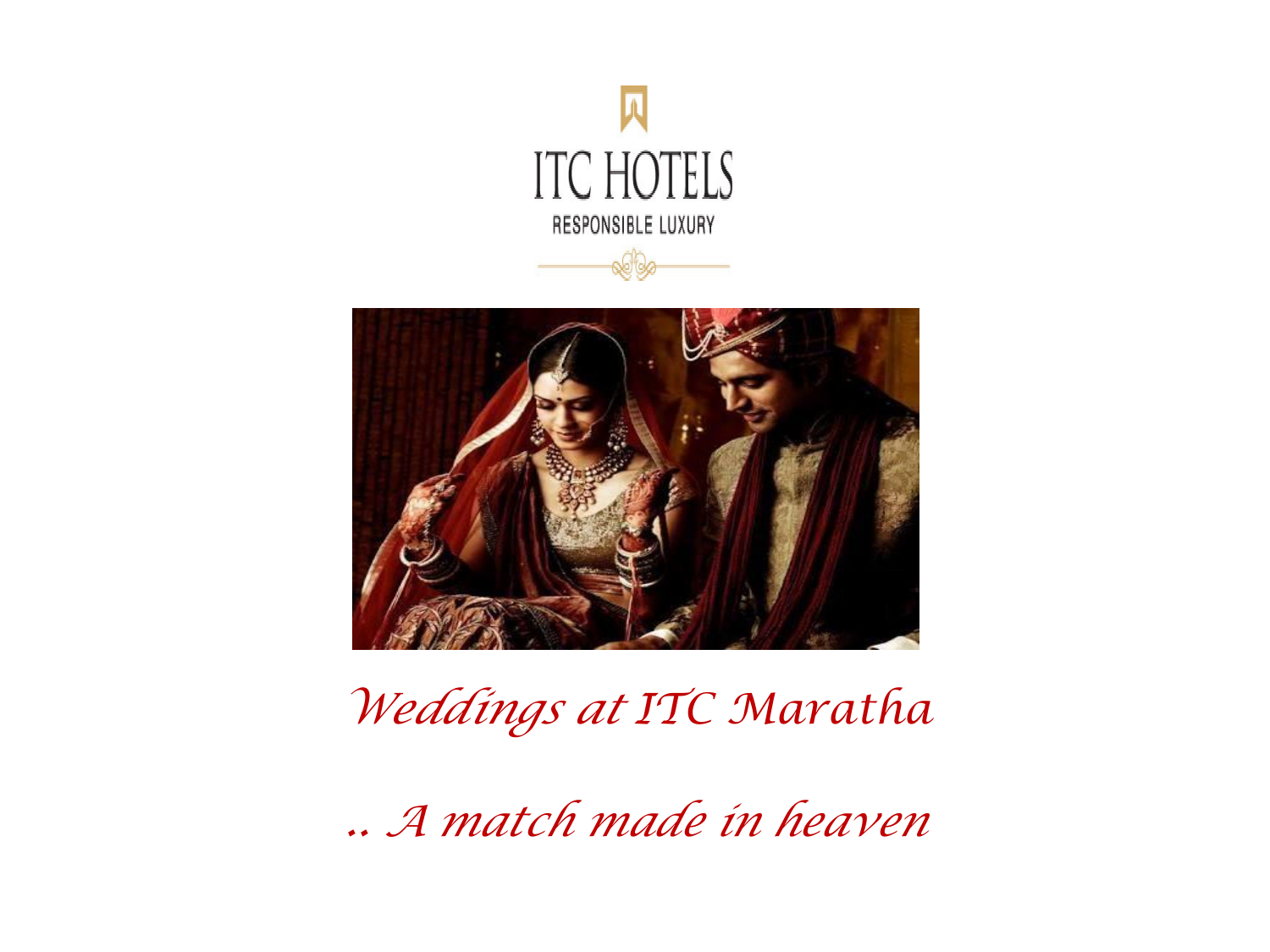

- *Conveniently located at 5km from Domestic Airport and 2km from International Airport*
- *With <sup>380</sup> rooms including Suites to cater all of your accommodation needs*
- *Branded accommodation to provide the most luxurious experience and Five star service to allyour guests*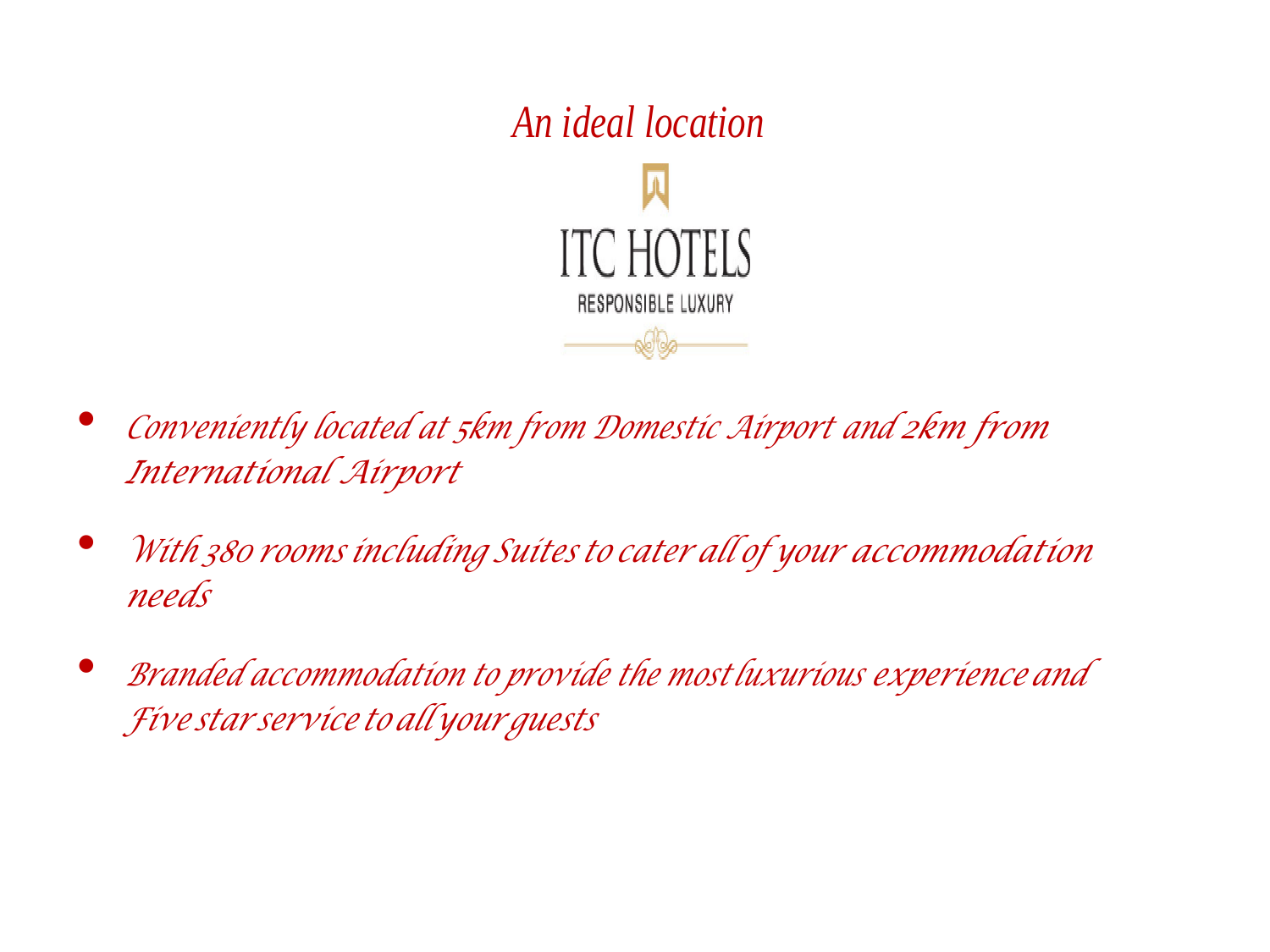## *Majestic Venues*



• *<sup>7500</sup> sq ft Ballroom with pre- function area that can cater tomore than 700 guests*

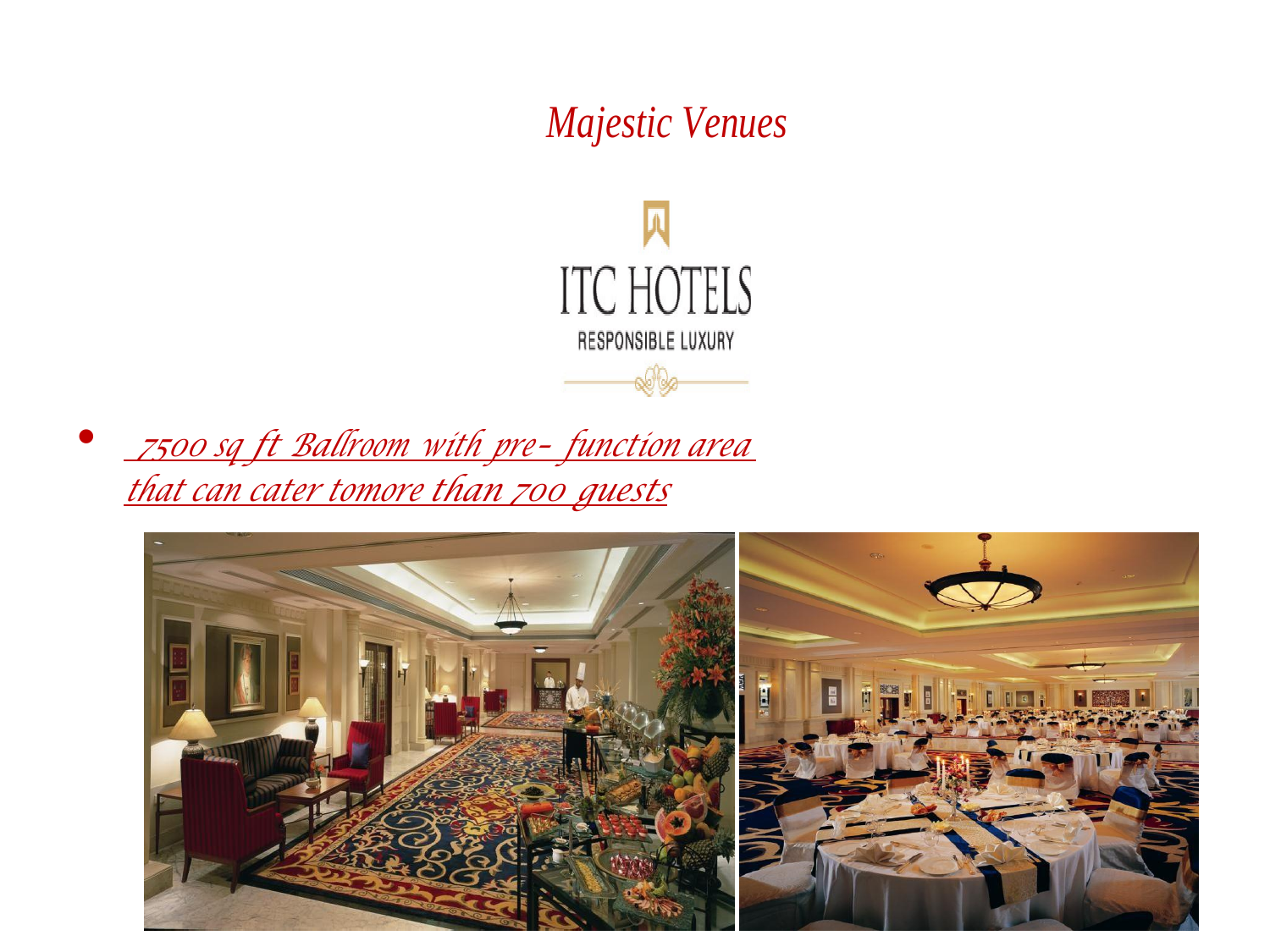

- *A beautiful outdoor location called The Royal Gardenthat stretchesupto15000sqftand can cater upto 1500 guests*
- *All you need for a grand wedding*

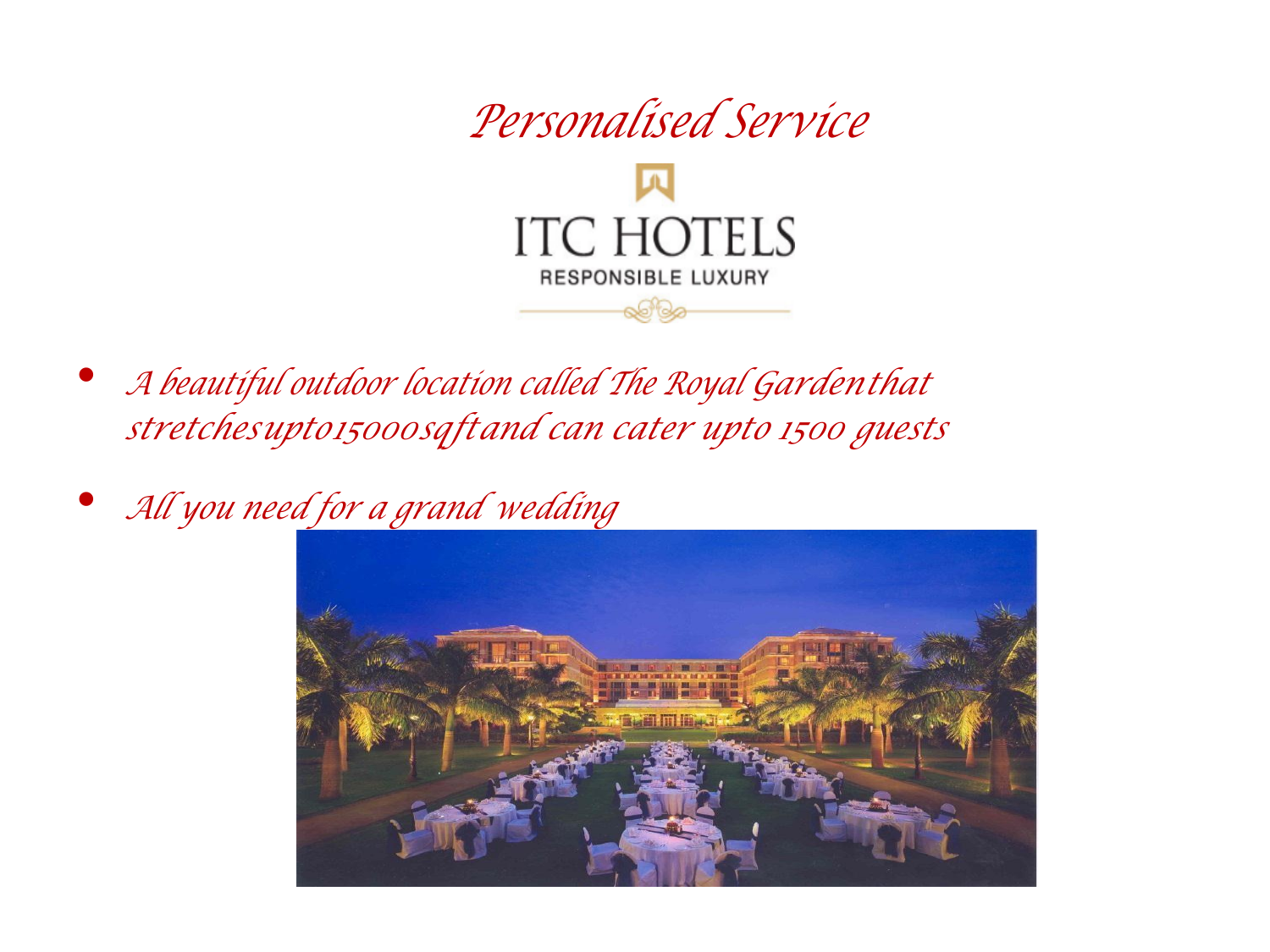## *Personalised Service*

- *<sup>A</sup> dedicated sales team with experienced personnel with years of experience*
- *<sup>A</sup>"Made to Order" customised menu*
- *<sup>P</sup>ersonalised check-in and <sup>r</sup>oo<sup>m</sup> services*
- *Awardwinningrestaurantstochoose,forspecialoccasions*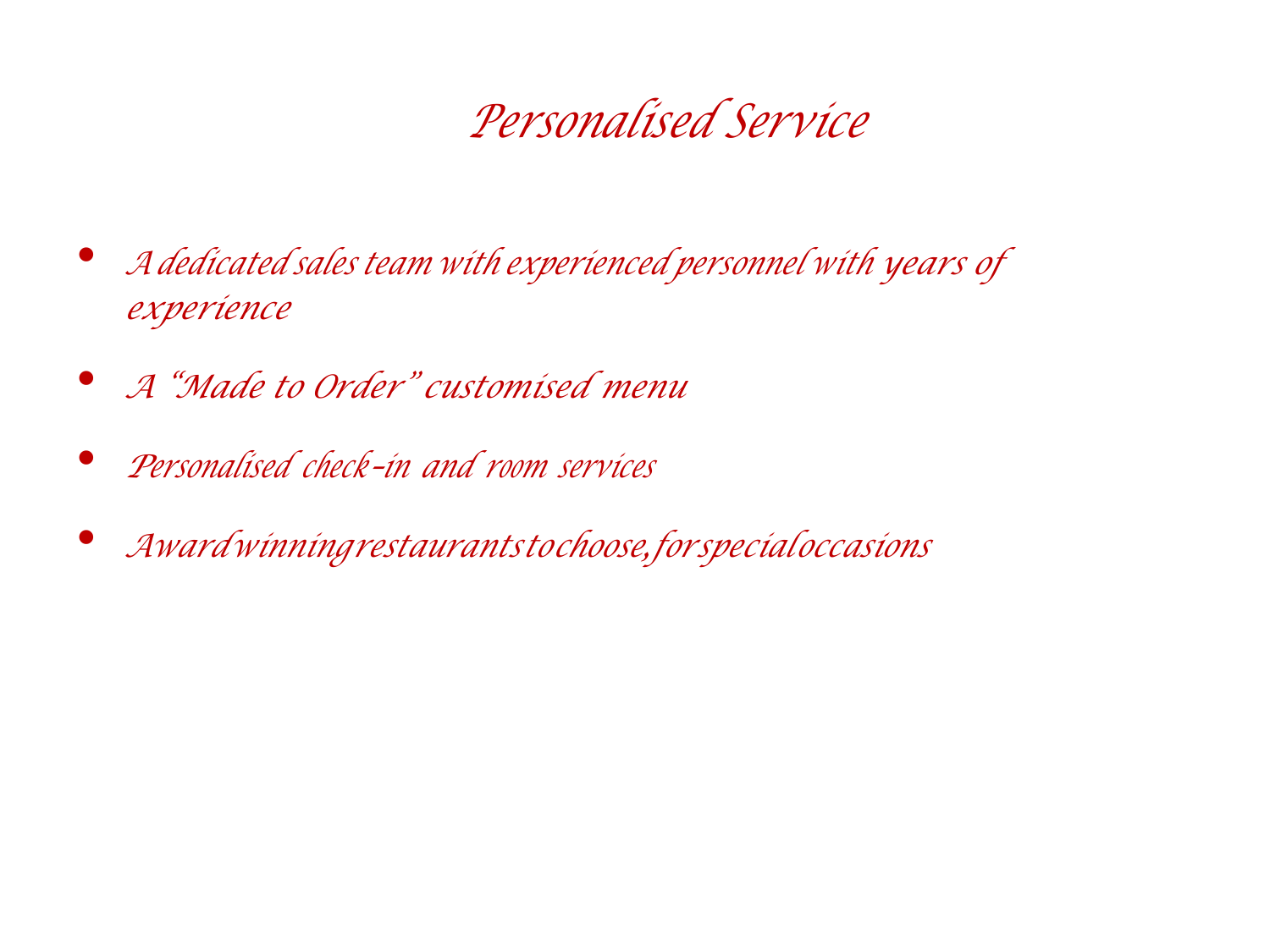

- *A 24 hours operational gymnasium*
- *Abeautifullymaintainedswimmingpoolandpool area*
- *An award winning spa called Kaya Kalp*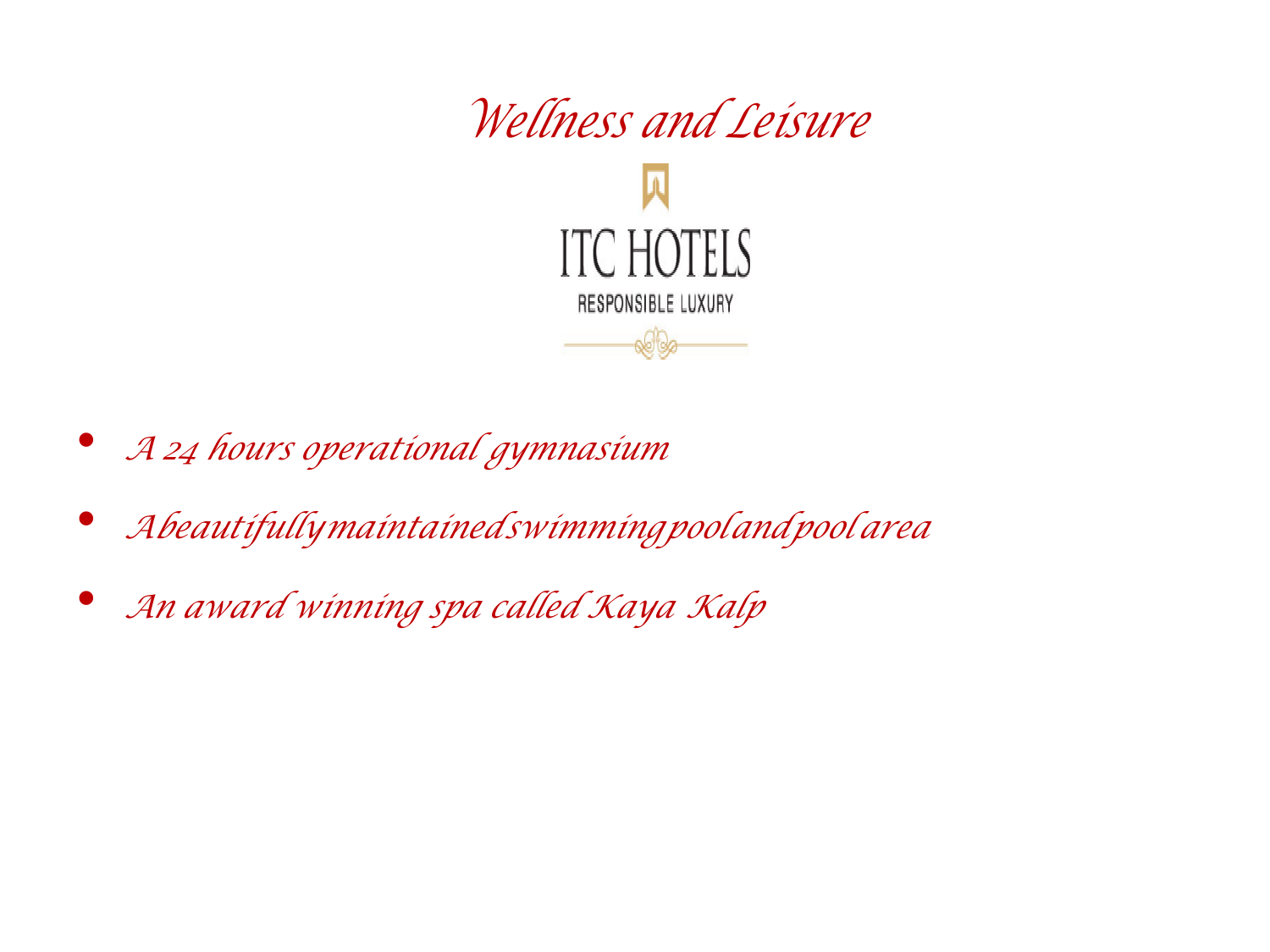

- *Broadband Internet*
- *Shops and Boutiques*
- *24 hour Room service and laundry*
- *In-roo<sup>m</sup> safes*
- *Doctor on-call*
- *Travel/Tour Desk*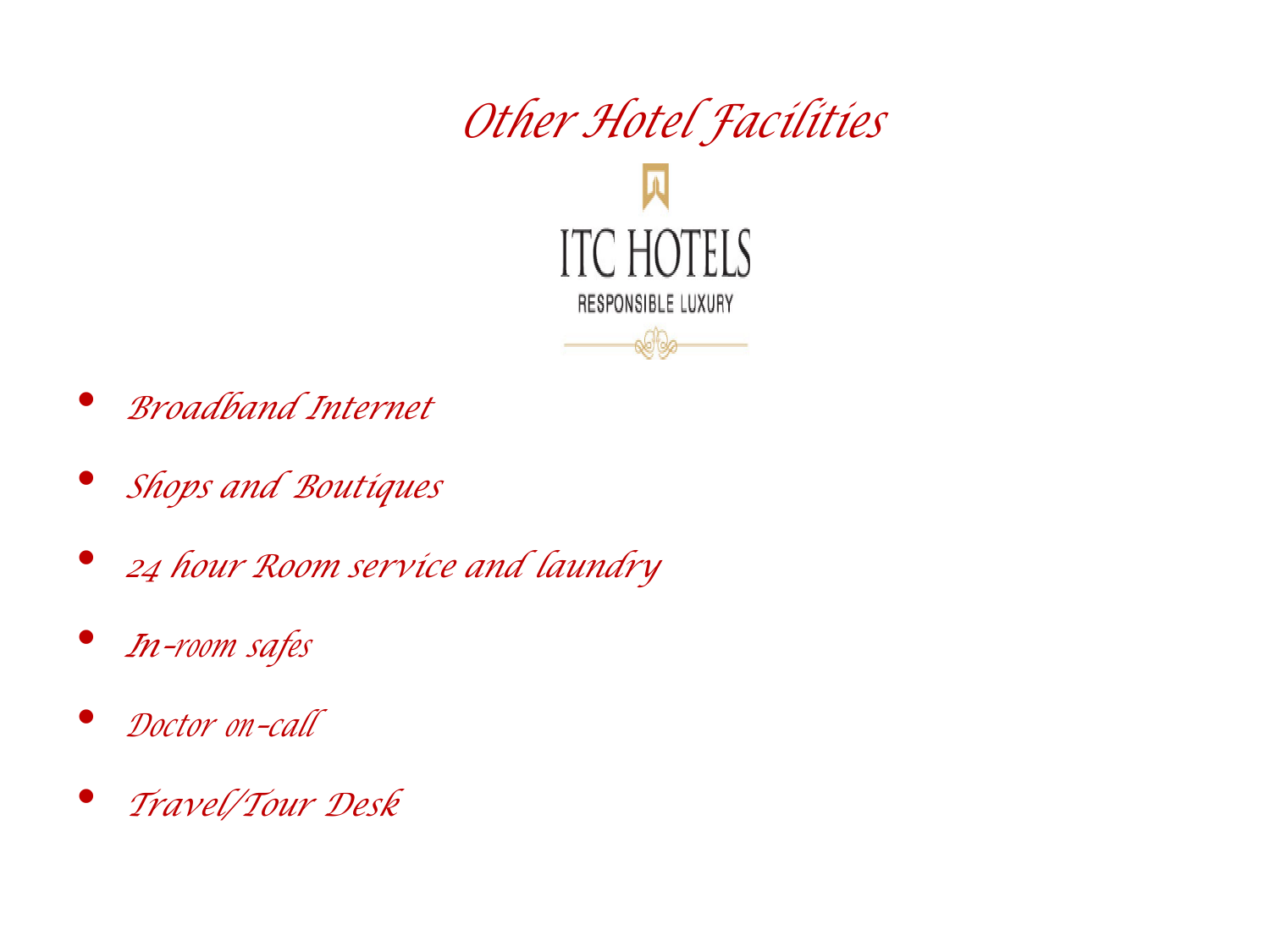## *Layout –The Royal Gardens*